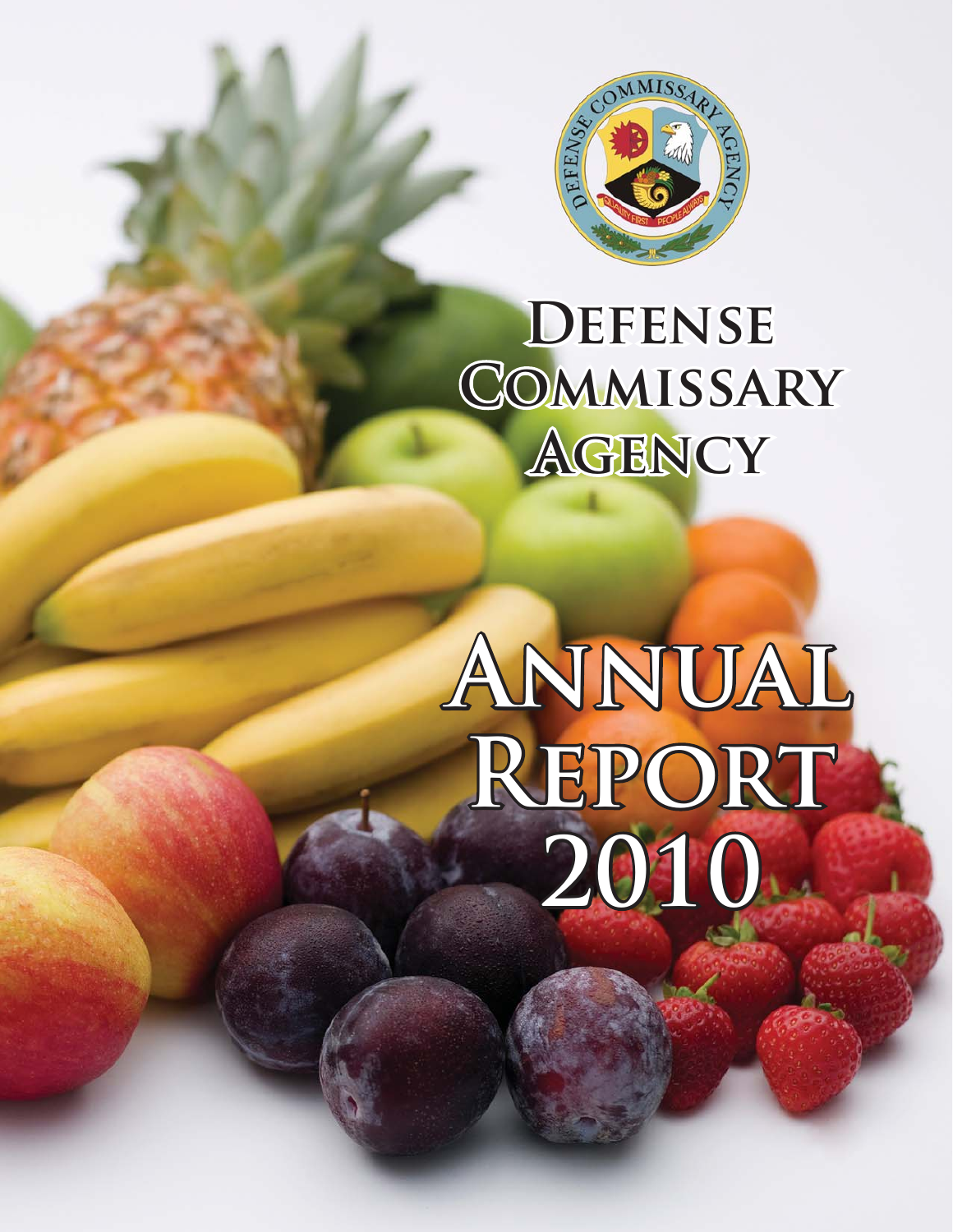### **DeCA by the numbers ...**

| Established:                  | Oct. 1, 1991                                                                                                                  |
|-------------------------------|-------------------------------------------------------------------------------------------------------------------------------|
| Headquarters:                 | 1300 E Avenue, Fort Lee VA 23801-1800<br>www.commissaries.com<br>www.facebook.com/YourCommissary<br>twitter.com/TheCommissary |
| Fiscal 2010 sales:            | \$5.8 billion                                                                                                                 |
| Fiscal 2010 patron savings:   | $$2.7$ billion                                                                                                                |
| Fiscal 2010 operations cost:  | $$1.3$ billion                                                                                                                |
| Total employees:              | Approximately 18,000                                                                                                          |
| Total authorized customers:   | Approximately 12 million                                                                                                      |
| Global presence:              | 13 countries, 2 U.S. territories                                                                                              |
| Commissaries, as of Sept. 30: | 252                                                                                                                           |

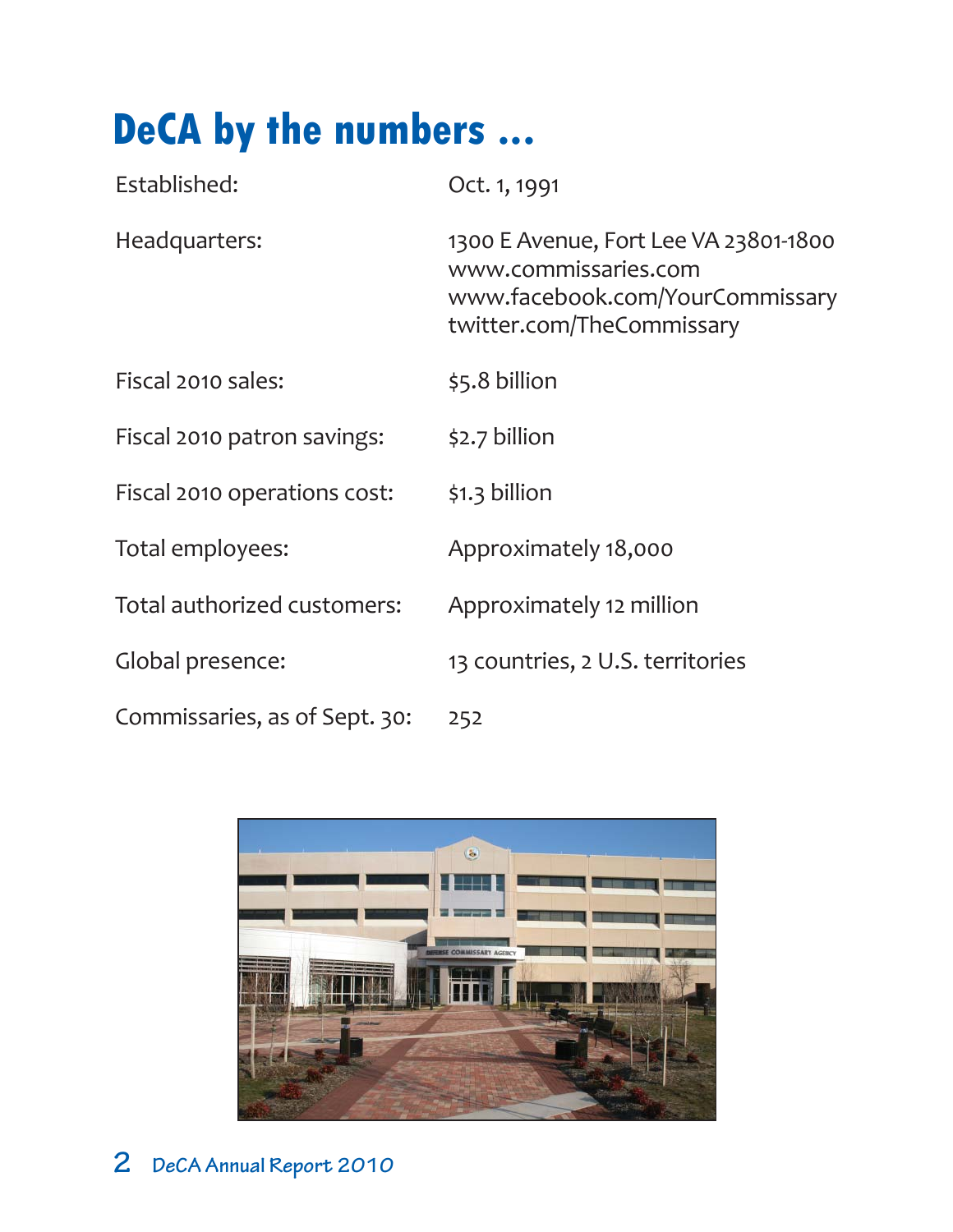### **From the director ...**

**THE MANUS ENSINE SERVING MANUS EN ABOURDE SERVING MANUS WELL SERVING WATER SIDE SERVING WAS A UP ON A SERVING MOVING MOVING MOVING SERVING MANUS MOVING MOVING MANUS PROPERTY AND MANUS MOVING MOVING MANUS MANUS MANUS MOVIN** he Defense **Commissary** Agency achieved another impressive year in fiscal 2010, in the right direction:

 $\Box$  Sales remained near the \$6 billion mark.

 $\Box$  The cost of delivering the commissary benefit came in under budget.

□ Customer service scores increased to the highest in DeCA history.

 $\Box$  Patron savings levels remained constant.

The year was not without its challenges, but as a team, DeCA remained focused on its mission: delivering a vital benefit of the military compensation system that sells grocery and household items at cost while enhancing quality of life and readiness.

From its inception, DeCA has held a respectable track record of reducing the cost of the commissary system without decreasing the value of the benefit provided:

 $\Box$  Since its beginning, DeCA's efficiencies have enabled reduction of the workforce by almost 10,000 full-

time equivalent positions.

I'm proud of this exemplary workforce and their patriotic dedication to "serving the most deserving" — our nation's service members, their families and retirees. We look forward to another productive, exciting year ahead in fiscal 2011.  $\blacksquare$ 



Joseph H. Jeu

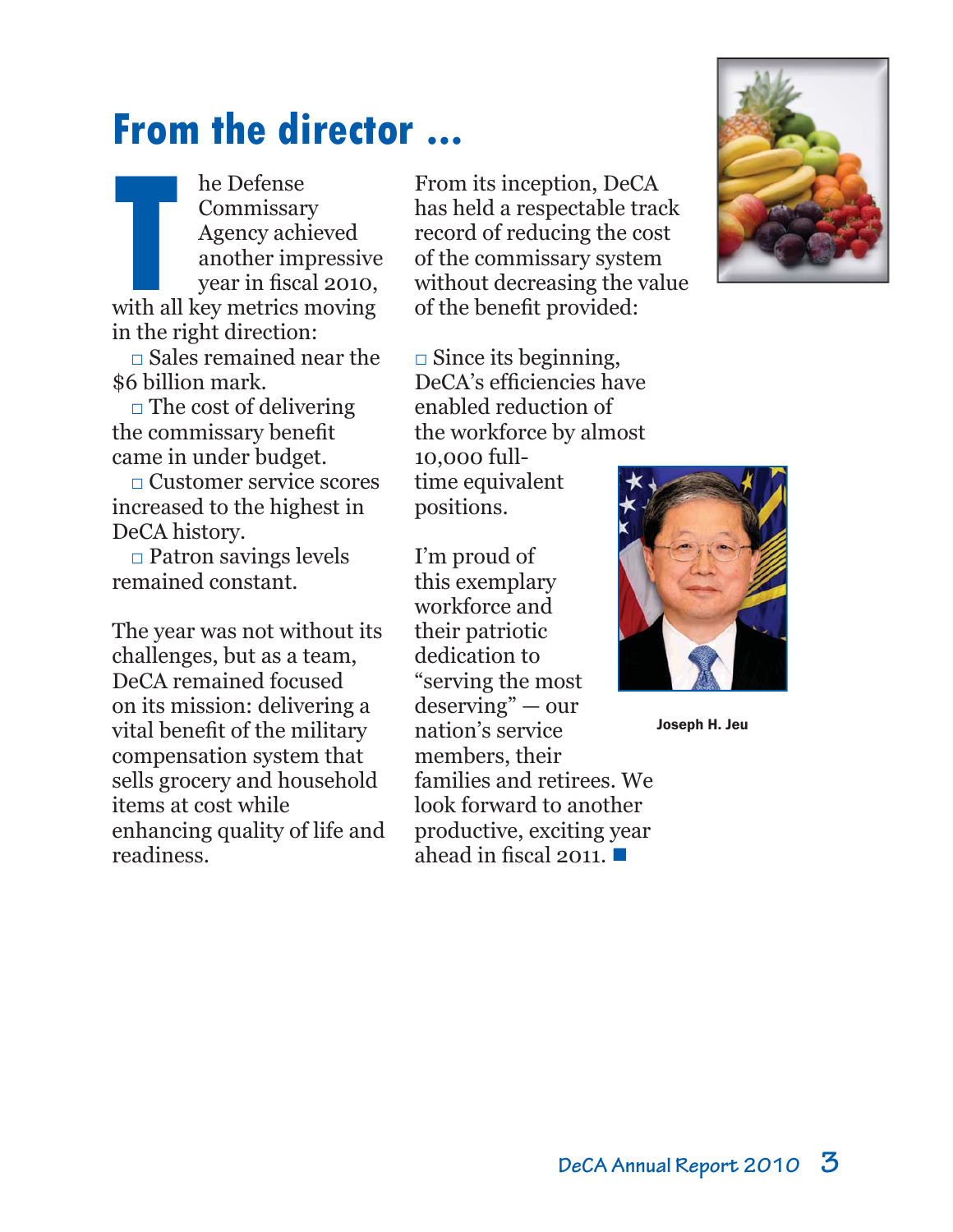### **Who we are ...**

s DeCA enters its<br>
<sup>20<sup>th</sup> year and heads<br>
toward 2017 and the<br>
<sup>150<sup>th</sup> anniversary of<br>
commissaries, the<br>
benefit remains an integral part</sup></sup> 20th year and heads toward 2017 and the 150th anniversary of commissaries, the of the military compensation package.



**Young McKay, computer-assistedordering specialist, Keesler Commissary, Miss.**

Oct. 1, 1991, marked DeCA's activation, with headquarters at Fort Lee, Va. Our vision is to provide a valued commissary benefit while serving as a model government organization.

DeCA's strategic goals are threefold:

 $\Box$  Provide the military community with a great shopping experience;

 $\square$  Sustain a capable, diverse and engaged civilian workforce; and

□ Be a model organization through agility and governance.

Our mission is to deliver a vital benefit of the military pay system that sells grocery items

at cost while enhancing quality of life and readiness. We strive to:

□ Enhance readiness by enabling troops to focus on the mission while deployed;

□ Improve retention by providing a "sense of community" for military personnel and their families;

□ Provide a safe, secure shopping environment, both in overseas and stateside locations; and

□ Provide American products worldwide while ensuring food safety.

As of Sept. 30, 2010, the agency operated 252 stores worldwide. Alaska and overseas stores receive goods via DeCA's 10 central distribution centers in Europe, the Pacific and Alaska, and a central meat processing plant in Germany.

As a component of the Department of Defense, the agency operates under the authority of the undersecretary of defense for personnel and readiness. The DeCA Board of Directors — a distinguished panel of senior military officers, senior enlisted advisors and service secretaries from each military service — provides oversight.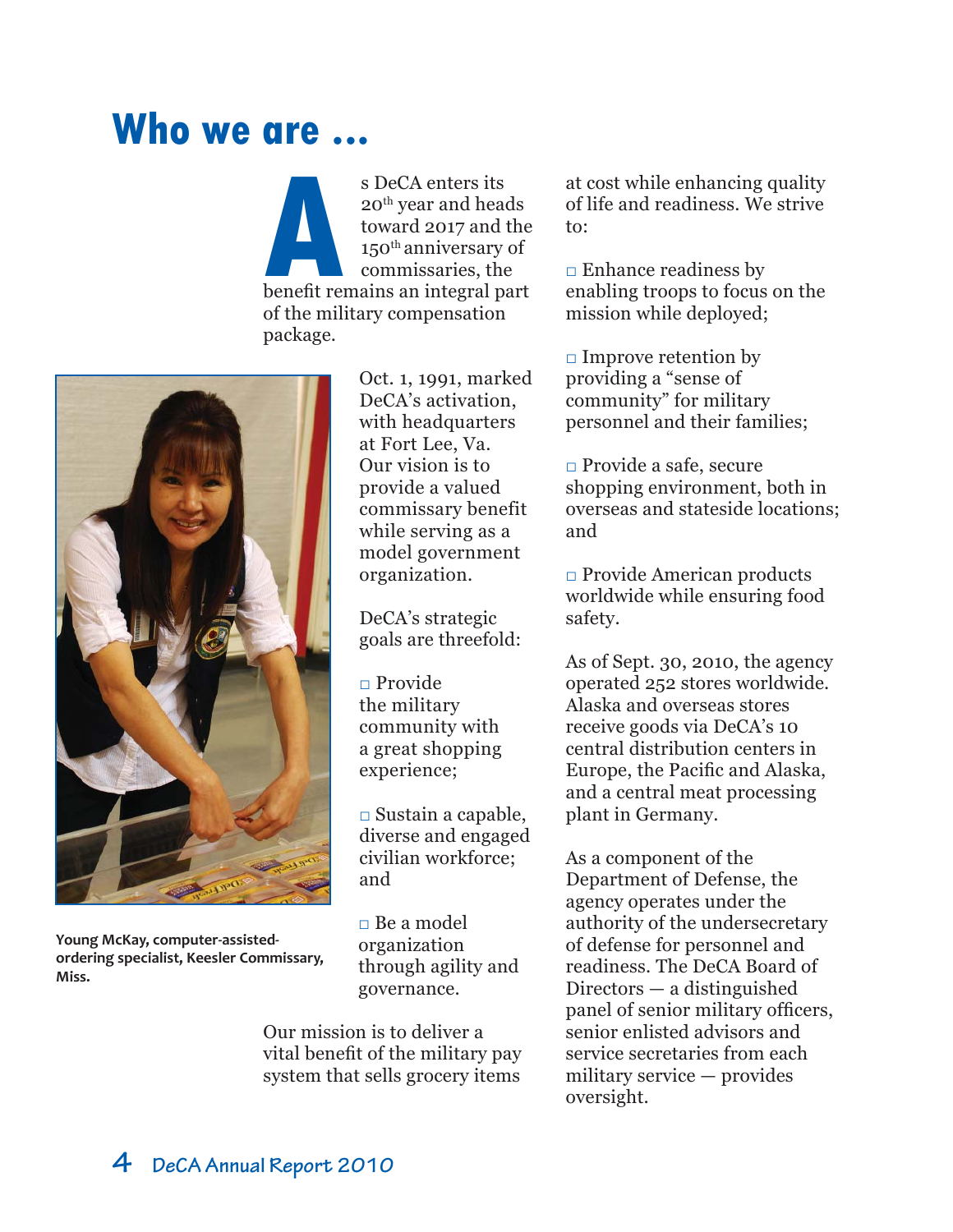#### **Top 10 commissaries in sales (Fiscal 2010)**

| 1. Fort Belvoir Commissary, Va.          | \$97,169,899 |
|------------------------------------------|--------------|
| 2. San Diego Commissary                  | \$89,218,070 |
| 3. Pearl Harbor Commissary, Hawaii       | \$86,038,443 |
| 4. Oceana Commissary, Va.                | \$76,769,252 |
| 5. Fort Meade Commissary, Md.            | \$72,078,377 |
| 6. Fort Bragg South Commissary, N.C.     | \$71,233,181 |
| 7. Fort Campbell Commissary, Ky.         | \$69,267,137 |
| 8. Fort Lewis Commissary, Wash.          | \$67,810,601 |
| 9. Schofield Barracks Commissary, Hawaii | \$67,808,561 |
| 10. Langley Commissary, Va.              | \$65,948,900 |
|                                          |              |
|                                          |              |

#### **Million-plus transactions (Fiscal 2010)**

| 1. Pearl Harbor Commissary, Hawaii       | 1,353,598 |
|------------------------------------------|-----------|
| 2. San Diego Commissary                  | 1,271,182 |
| 3. Ramstein Commissary, Germany          | 1,171,915 |
| 4. Fort Belvoir Commissary, Va.          | 1,089,953 |
| 5. Fort Lewis Commissary, Wash.          | 1,063,714 |
| 6. Fort Bragg South Commissary, N.C.     | 1,061,423 |
| 7. Schofield Barracks Commissary, Hawaii | 1,055,234 |
| 8. Fort Campbell Commissary, Ky.         | 1,038,965 |
| 9. Fort Meade Commissary, Md.            | 1,006,524 |





**Gilbert Varela, computerassisted-ordering specialist, Buckley Commissary, Colo.**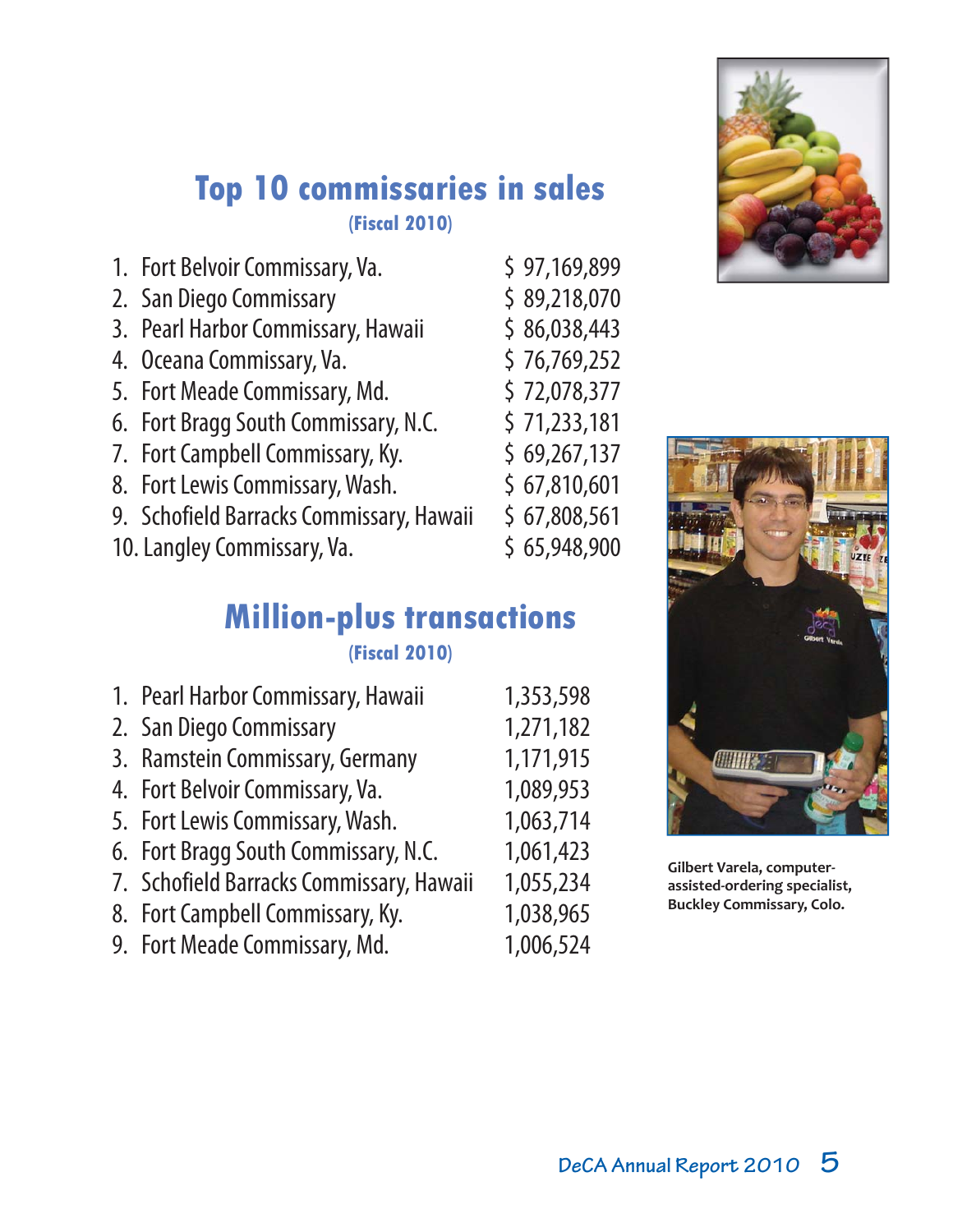### **Who we serve ...**

eCA exists solely to<br>provide a benefit.<br>Customers purchase<br>items at cost, plus a<br>5 percent surcharge<br>which pays for replacing provide a benefit. Customers purchase items at cost, plus a 5 percent surcharge, which pays for replacing and modernizing existing commissaries. In addition, military construction dollars may fund construction of new stores.



**Kenneth Marr, meat manager, Fort Lee Commissary, Va.**

In fiscal 2010, new stores opened in the following locations:

□ **Chièvres**, Belgium, Jan. 20 □ **Keesler Air Force Base**, Miss., April 6

Large renovation projects completed included:

#### □ **Royal Air Force Alconbury**, England □ **Fort Drum**, N.Y.

Contracts for new commissaries awarded in fiscal 2010 were:

#### □ **Fort Bliss**, Texas □ **Fort Campbell**, Ky.

**Contracts** awarded for major renovations included:

- □ **Eglin Air Force Base**, Fla.
- □ **Fort Riley**, Kan.
- □ **Moody Air Force Base**, Ga.
- □ **Marine Corps Base Quantico**, Va.

Authorized users of the commissary benefit total nearly 12 million, including:

□ Active and retired members of the armed forces and reserve components, and cadets and midshipmen of the military academies;

□ Noncommissioned ships' officers and members of the crews of vessels of the National Oceanic and Atmospheric Administration and its predecessors;

□ Family members, widows or widowers, and orphans of all such members;

□ 100 percent disabled veterans;

□ Medal of Honor recipients; and

□ Department of Defense civilian employees stationed overseas.

Specifics on all categories of authorized commissary patrons can be found in Department of Defense Instruction 1330.17, "Armed Services Commissary Operations," Oct. 8, 2008.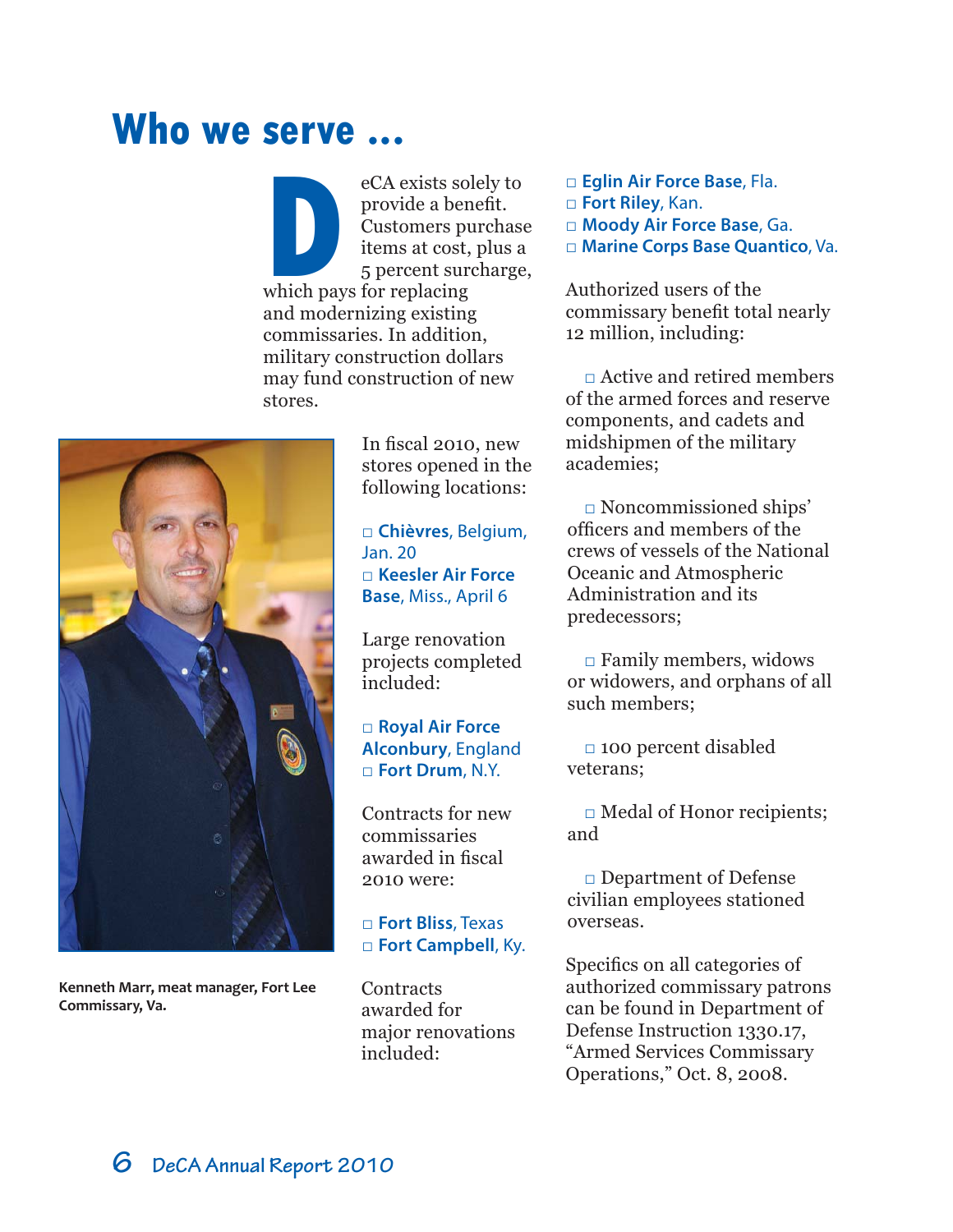### **Delivering the benefit ...**

s the agency closed<br>
its financial books of<br>
another fiscal year,<br>
also closed its histor<br>
books on one of the<br>
most economically challenging its financial books on another fiscal year, it also closed its history books on one of the years in its existence.

However, in spite of all the challenges, DeCA maintained a stable transaction level for the year. Although sales came down from inflated levels of fiscal 2009, they were well ahead of fiscal  $2008$  levels.

The sales decline proved unavoidable as the agency faced a multitude of challenges:

 $\Box$  Unprecedented deflation since DeCA's inception in 1991;

□ Volatile foreign currency fluctuations:

□ Reduced customer discretionary income from unemployment and economic downturn;

 $\Box$  Unusually severe weather and sales-negative events, such as a petroleum company explosion near the commissary at Fort Buchanan, Puerto Rico, which caused millions in damages and closed the store for 11 days;

 $\Box$  A number of store closures or drawdowns anticipating closure; and

□ A number of stores undergoing major renovation, which adversely impacted sales.

The agency confronted these issues head-on and

moved forward to the business at hand: striving to remain a model business with a relevant future, supported by an able, ready workforce, increasing the benefit's value into 2011 and beyond.

#### **Customer value**

Savings remain the heart of the commissary benefit, and DeCA's established goal is an average of 30 percent savings or more, in accordance with Office of the Secretary of Defense guidance. This year's savings of 31.5 percent amount to more than \$1,500 for a single member,





**Gwendolyn Lewis-Parker, cashier, Miramar Commissary, Calif.**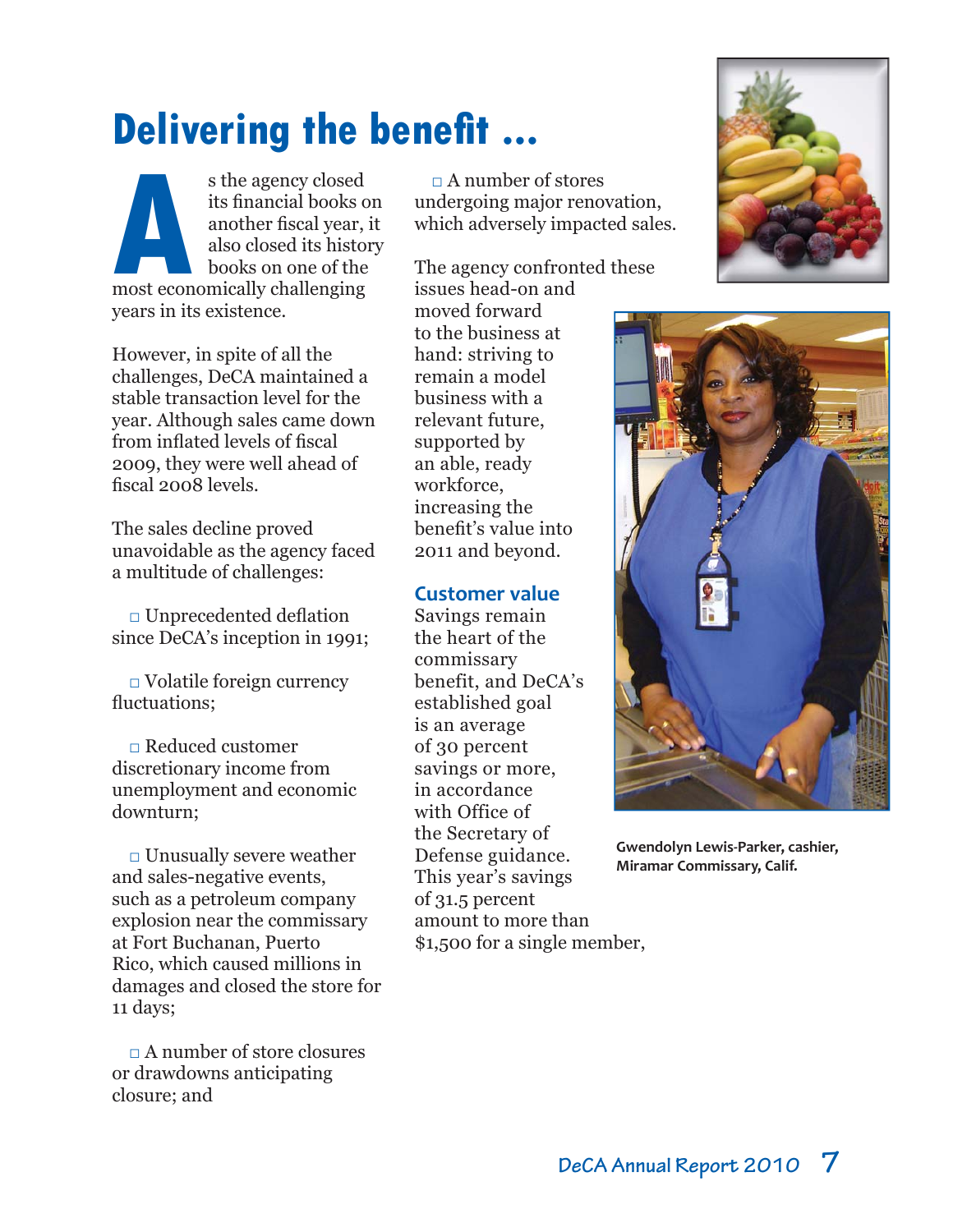

**Gizelle Cardiel, Port Hueneme Commissary, Calif.**

nearly \$2,800 for a married couple, and nearly \$4,400 for a couple with two children.

Attaining this level of savings would not be possible without the tremendous support of an extended team of industry partners — manufacturers, distributors and brokers — building value together.

#### **Year's highlights**

 $\Box$  DeCA saluted military families' love for companion animals with the "Your Pet, Your Family" campaign, which launched first at Joint Base San Antonio's Randolph Commissary. Pet product sales rose nearly 5 percent for the year.

 $\Box$  The inaugural Family Fun Fitness Festival in May, held in conjunction with the worldwide case lot sale, helped customers recognize the benefits of healthy eating and fitness.

This partnership with the exchanges and morale, welfare and recreation programs helped engage shoppers with

its message of "installation as destination."

 $\Box$  Case lot sales continued to break sales records and deliver savings by the "U-boat," the large carts shoppers use to tote mountains of groceries to their cars.

□ The Guard and Reserve On-Site Sales Program thrived, delivering savings directly to customers' home turf for another amazing year. The "commissary on wheels" took the benefit to Guard and Reserve locations throughout the continental United States, as well as Hawaii and American Samoa.

Fiscal 2010 brought 156 events with \$8.7 million in sales, amounting to \$4.0 million in savings for the more than 70,000 shoppers participating. The average purchase rose from \$110 in fiscal 2009 to nearly  $$124$  in fiscal 2010.

□ The annual Commissary Customer Service Survey resulted in another record for customer service — the highest score in DeCA history: 4.68 on a 5-point scale.

 $\Box$  Again this year, DeCA's internal measures were validated externally by the American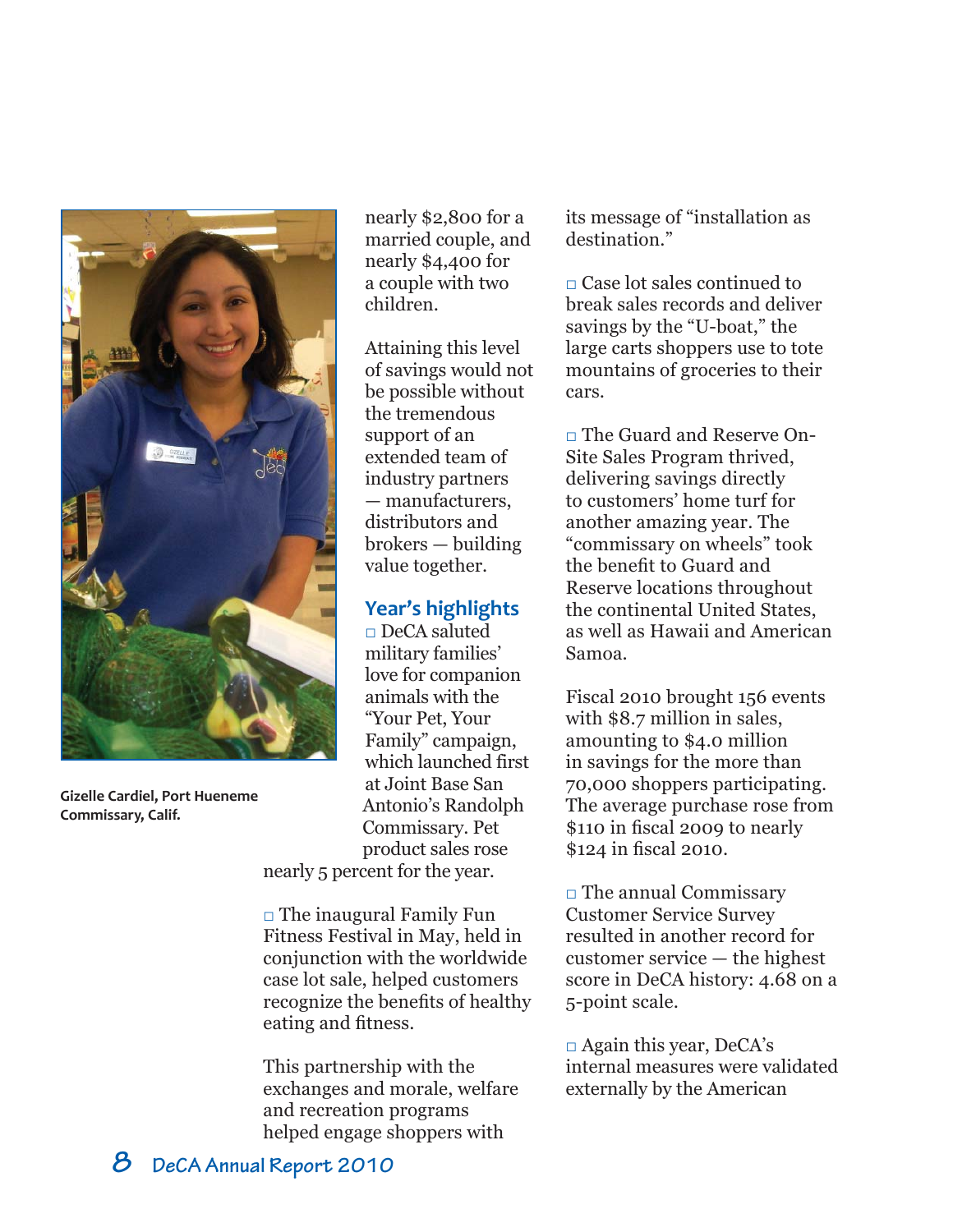Customer Satisfaction Index. DeCA's score of 80 exceeded the commercial supermarket average of 75.

 $\Box$  DeCA's stewardship continues to reflect total commitment to fiscal responsibility, earning a ninth consecutive, unqualified opinion from independent auditors on its fiscal 2010 financial statements. Only three

other Department of Defense organizations have achieved this level of performance.

□ DeCA's environmental program achieved highlevel recognition when the Department of Energy presented the agency with a 2010 Federal Energy and Water Management Award. The award recognizes outstanding efforts by federal



### **Guard-Reserve outreach**

| Fort Gillem, Ga., at Atlanta                               | <b>Nov 09</b> | \$285,882 |
|------------------------------------------------------------|---------------|-----------|
| Fort Gillem at Chattanooga, Tenn.                          | <b>Dec 09</b> | \$273,124 |
| <b>Fort Gillem at Atlanta</b>                              | Mar 10        | \$267,204 |
| Fort Gillem at Chattanooga                                 | Sep 10        | \$265,125 |
|                                                            | <b>Jun 10</b> | \$257,000 |
| <b>Fort Gillem at Atlanta</b>                              | Aug 10        | \$248,649 |
| JB Pearl Harbor-Hickam, Hawaii, at Hawaii ANG              | May 10        | \$246,422 |
| Maxwell AFB, Ala., at Fort McClellan, Ala.                 | Oct 09        | \$229,115 |
| Fort Bragg South, N.C., at Charlotte, N.C.                 | Oct 09        | \$175,699 |
| NAS Jacksonville, Fla., at Miami                           | Apr 10        | \$168,668 |
| Fort Campbell, Ky., at Knoxville, Tenn.                    | <b>Nov 09</b> | \$153,441 |
|                                                            | Aug 10        | \$150,720 |
| Fort Bragg South at Charlotte                              | <b>Dec 09</b> | \$148,000 |
|                                                            | Apr 10        | \$145,831 |
| F.E. Warren AFB, Wyo., at Nebraska ANG                     | Aug 10        | \$131,550 |
| Fort Jackson, S.C., at Greenville, S.C.                    | May 10        | \$123,023 |
| Little Rock AFB, Ark., at Camp Robinson, Ark.              | Oct 09        | \$120,878 |
| Fort Bragg South at Charlotte                              | Aug 10        | \$120,416 |
| F.E. Warren AFB at Nebraska ANG                            | Apr 10        | \$110,362 |
| Malmstrom AFB, Mont., at Fort Harrison, Mont.              | <b>Nov 09</b> | \$108,326 |
| Little Rock AFB at Camp Robinson                           | Apr 10        | \$104,510 |
| Randolph AFB, JB San Antonio,<br>at Ellington Field, Texas | Sep 10        | \$100,100 |

### **Six-figure on-site sales, fiscal 2010**



**Dwayne Clark, store associate, Lackland Commissary, Texas**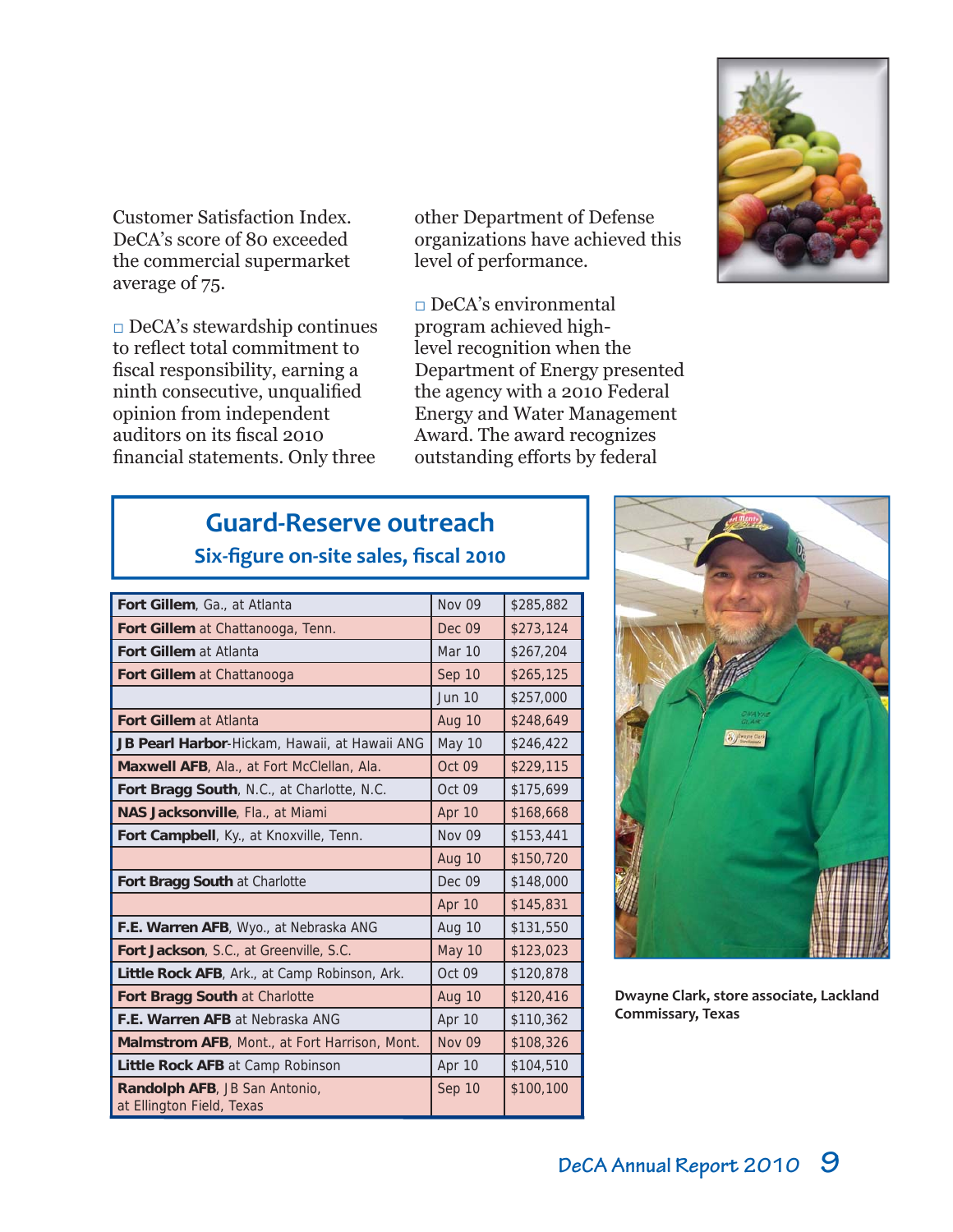facilities in energy efficiency, water conservation and renewable energy technologies.

 $\Box$  DeCA moved ahead on its electronic shelf label program — wireless, battery-operated screens that display pricing and other item information. ESLs will increase the pricing accuracy between shelf and register, thus increasing patron confidence. As of the end of the fiscal year, 34 stores featured ESLs, and worldwide implementation continued.

Continuing a partnership with the Department of Defense Education Activity, DeCA created a link on www.commissaries. com to promote healthy brown bag lunch ideas, as well as on the DoDEA website, http:// www.dodea.edu/wellness. These efforts support first lady Michelle Obama's "Let's Move!" initiative aimed at reducing childhood obesity and increasing availability of healthy, affordable food.

**Health highlights**

DeCA's dietitian educates patrons about making healthy choices in their diet, such as eating more fruits and vegetables. Additionally, the website, http:// www.commissaries. com, provides informative articles and answers to important questions from customers on general nutrition and health under "Healthy Living" and "Ask the Dietitian."

Another joint effort between DeCA and DoDEA is the "Food for Thought" Program. This nutrition literacy program in the DoD European school system promotes improved dietary habits and increased awareness of healthy eating habits for children.

Other health-and-wellnessfocused partnerships include: Employee Wellness, Satisfaction and Engagement campaign, which is a DoD campaign that explores and promotes monthly health topics; and President's Challenge, which is a program that helps people of all ages and abilities increase their physical activity level.

**Ernest Triplett, lead computer-assistedordering specialist, Norfolk Commissary, Va.**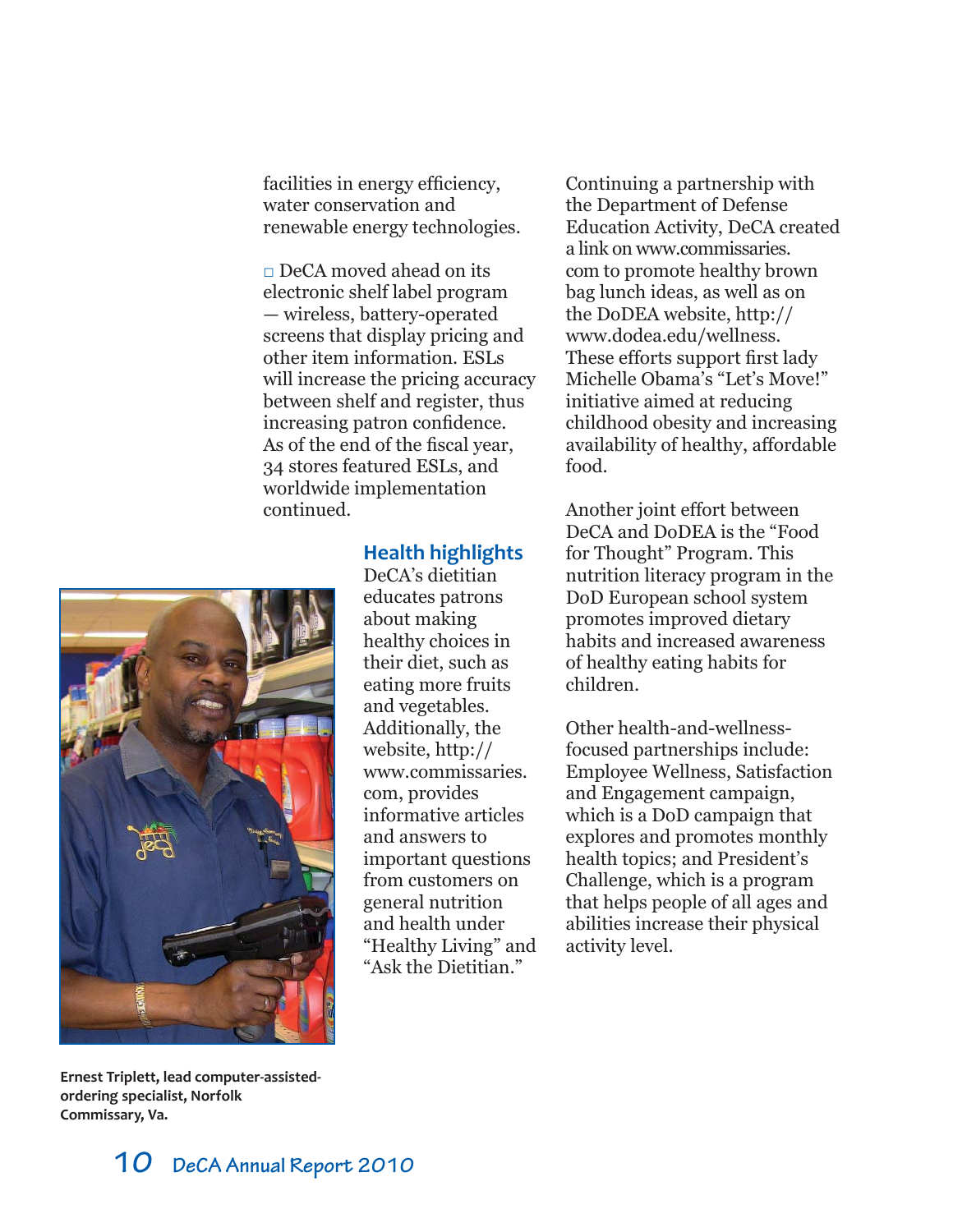#### **Youth scholarships**

The Scholarships for Military Children program began in 2001, and since that year, more than 5,400 military children received more than \$8.3 million in scholarships.

Fisher House Foundation administers the scholarship program with the help of Scholarship Managers, a national, nonprofit scholarship management services organization. Commissary vendors, manufacturers, brokers, suppliers and the general public donate money to the program; every dollar donated goes directly to funding the scholarships.

#### **Military family employment**

DeCA offers an employment source for family members relocating with service members. The agency is geographically dispersed and parallels military duty assignments.

#### **62.5% of DeCA U.S. employees are military related**

Military spouses: **28%** Other family members: **13%** Retirees: **10.5%** Guard and Reserve: **1.5%** Other veterans: **9.5%**

In addition to civil service employees, many of our contractors and industry partners hire military family members, veterans and retirees in the areas of stocking,

sales, product demonstration representatives and merchandisers.

#### **Moving forward**

"Commitment to excellence" is more than just a catchphrase when it comes to DeCA's performance. This excellence is achieved through synergies created by all DeCA employees working as one to deliver a vital benefit to our service members.

Moving forward, DeCA will continue to optimize and innovate business processes and customer service, with the goal of providing the best possible benefit to our patrons, true to our values: "One Vision, One Team, One DeCA!"





**Joyce Matthews, meatcutter, Keesler Commissary, Miss.**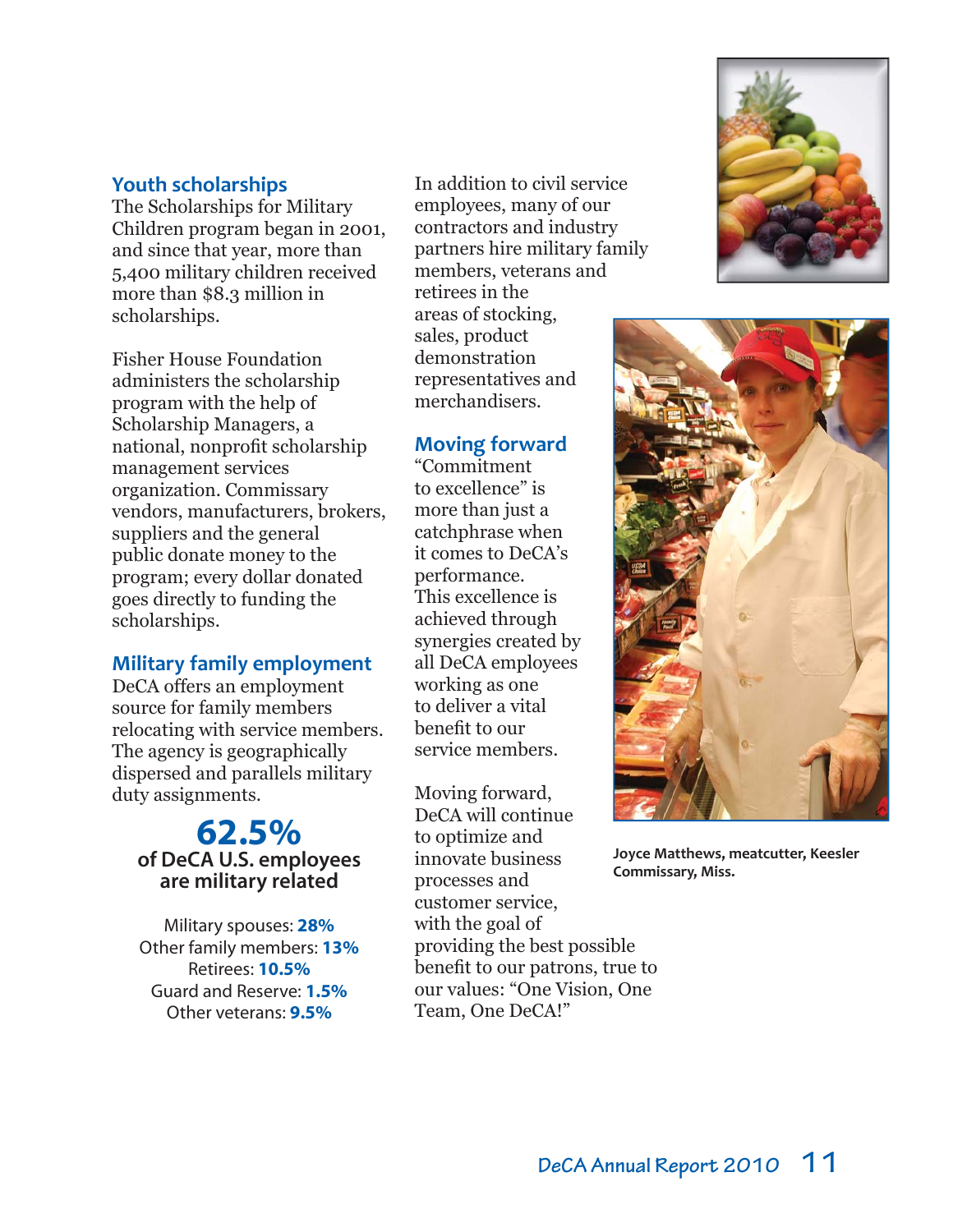### **DeCA financials ...**

#### **DEFENSE COMMISSARY AGENCY CONSOLIDATED BALANCE SHEETS AS OF SEPT. 30**

(in thousands)

| <b>Assets</b>                                              |               |                               |
|------------------------------------------------------------|---------------|-------------------------------|
| Intragovernmental                                          | 2010          | 2009                          |
| Fund balance with Treasury (Note 2)                        | 680,814<br>\$ | 668,291<br>\$                 |
| Accounts receivable and other                              | 97            | 74                            |
| Total intragovernmental assets                             | 680,911       | 668,365                       |
| Cash                                                       | 63,206        | 74,368                        |
| Accounts receivable and other assets, net                  | 47,908        | 46,884                        |
| Inventory                                                  | 401,913       | 400,397                       |
| General property, plant, and equipment, net (Note 3)       | 813,056       | 798,918                       |
| <b>Total assets</b>                                        | 2,006,994     | \$1,988,932                   |
| Liabilities (Note 4)                                       |               |                               |
| Intragovernmental:                                         |               |                               |
| Accounts payable                                           | 40,827<br>\$  | 63,346<br>\$                  |
| Other liabilities                                          | 42,046        | 42,058                        |
| Total intragovernmental liabilities                        | 82,873        | 105,404                       |
| Accounts payable                                           | 447,317       | 472,945                       |
| Federal Employees Compensation Act actuarial liability     | 167,221       | 167,351                       |
| Environmental liabilities                                  | 31,018        | 31,075                        |
| Other liabilities                                          | 100,757       | 95,411                        |
| <b>Total liabilities</b>                                   | 829,186<br>Ś. | 872,186<br>$\dot{\mathsf{S}}$ |
| Commitment and contingencies (Note 9)                      |               |                               |
| Net position (Note 5)                                      |               |                               |
| Unexpended appropriations                                  | 135,037<br>\$ | \$<br>111,697                 |
| Cumulative results of operations - earmarked fund (Note 9) | 1,077,440     | 1,057,105                     |
| Cumulative results of operations - other funds             | (34, 669)     | (52,056)                      |
| Total cumulative results of operations                     | 1,042,771     | 1,005,049                     |
| <b>Total net position</b>                                  | 1,177,808     | 1,116,746                     |
| <b>Total liabilities and net position</b>                  | \$2,006,994   | 1,988,932<br>\$               |
|                                                            |               |                               |

The accompanying notes are an integral part of the consolidated financial statements. Only notes pertaining to *this summary page are included, in the order in which they are referenced: Notes 2, 3, 4, 9 and 5.*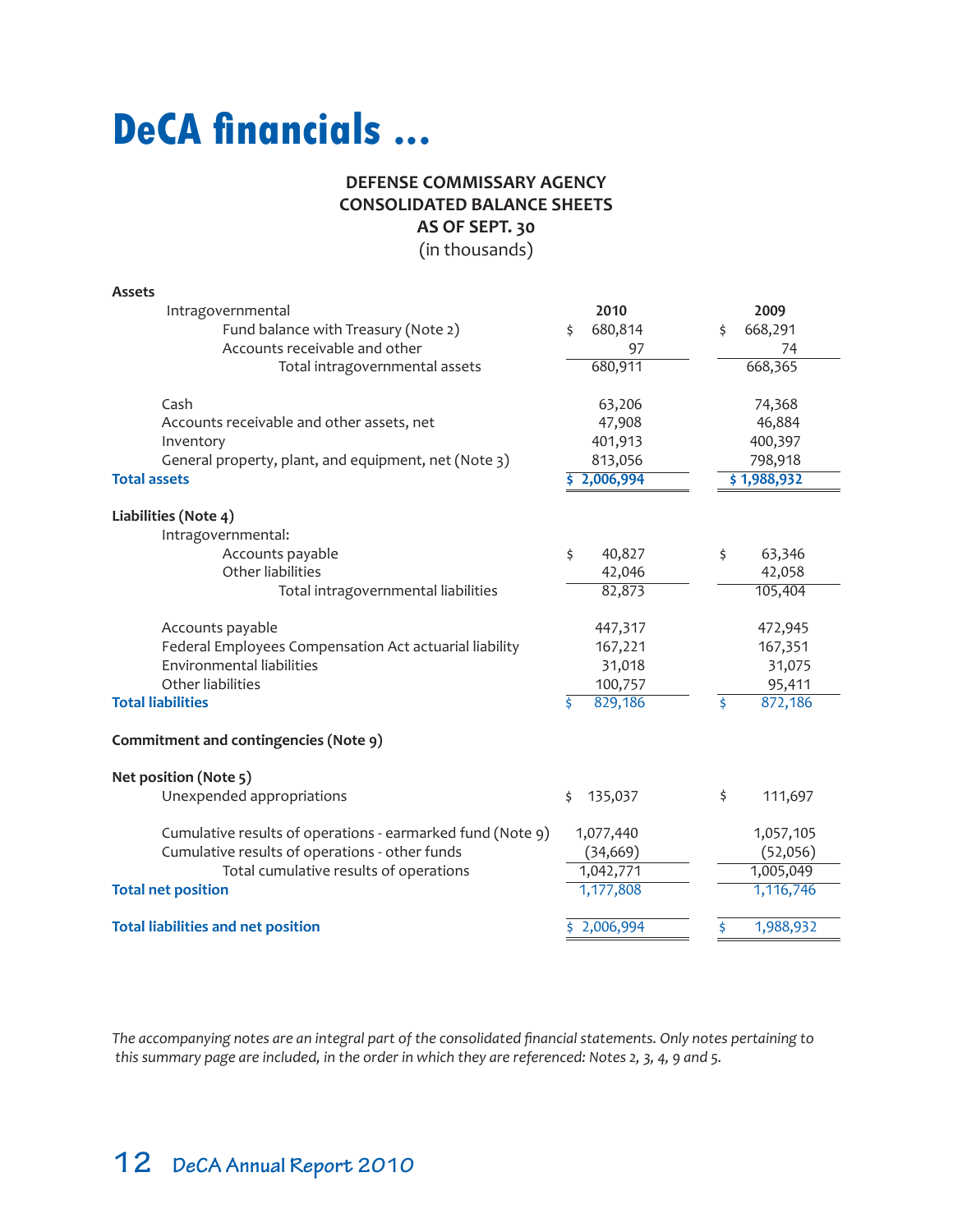

#### **NOTE 2 - FUND BALANCE WITH TREASURY**

FBWT consists of three types of funds — appropriated funds, revolving funds, and trust funds. The appropriated funds include commissary operations, military construction, military construction recovery act, and the Hurricane Katrina funds; the revolving fund relates to DeCA's commissary resale stocks fund; and the trust fund relates to the Surcharge Collections Trust Fund.

The following table shows the balance for each type of fund as of Sept. 30, 2010 and 2009:

| <b>Fund balances:</b> | 2010    | 2009    |
|-----------------------|---------|---------|
| Appropriated funds    | 298,497 | 302,964 |
| Revolving funds       | 30,370  | 41,505  |
| Trust funds           | 351,947 | 323,822 |
| Total                 | 680,814 | 668,291 |

The following table shows the status of the fund balances as of Sept. 30, 2010 and 2009:

| <b>Status of fund balances:</b>      | Appropriated |    | <b>Revolving</b> | <b>Trust</b> |    | <b>Total</b> |
|--------------------------------------|--------------|----|------------------|--------------|----|--------------|
| Unobligated balance available        | 87,124       | \$ |                  | \$21,930     |    | \$109,054    |
| Unobligated balance unavailable      | 18           |    |                  |              |    | 18           |
| Obligated balance not yet disbursed, |              |    |                  |              |    |              |
| net of contract authority            | 211,355      |    | 30,370           | 330,017      |    | 571,742      |
| Total as of Sept. 30, 2010           | 298,497      | Ś. | 30,370           | \$351,947    | Ś. | 680,814      |
|                                      |              |    |                  |              |    |              |
| <b>Status of fund balances:</b>      | Appropriated |    | <b>Revolving</b> | <b>Trust</b> |    | <b>Total</b> |
| Unobligated balance available        | \$68,284     | \$ |                  | \$14,331     | \$ | 82,615       |
| Unobligated balance unavailable      | 10           |    |                  |              |    | 10           |
| Obligated balance not yet disbursed, |              |    |                  |              |    |              |
| net of contract authority            | 234,670      |    | 41,505           | 309,490      |    | 585,666      |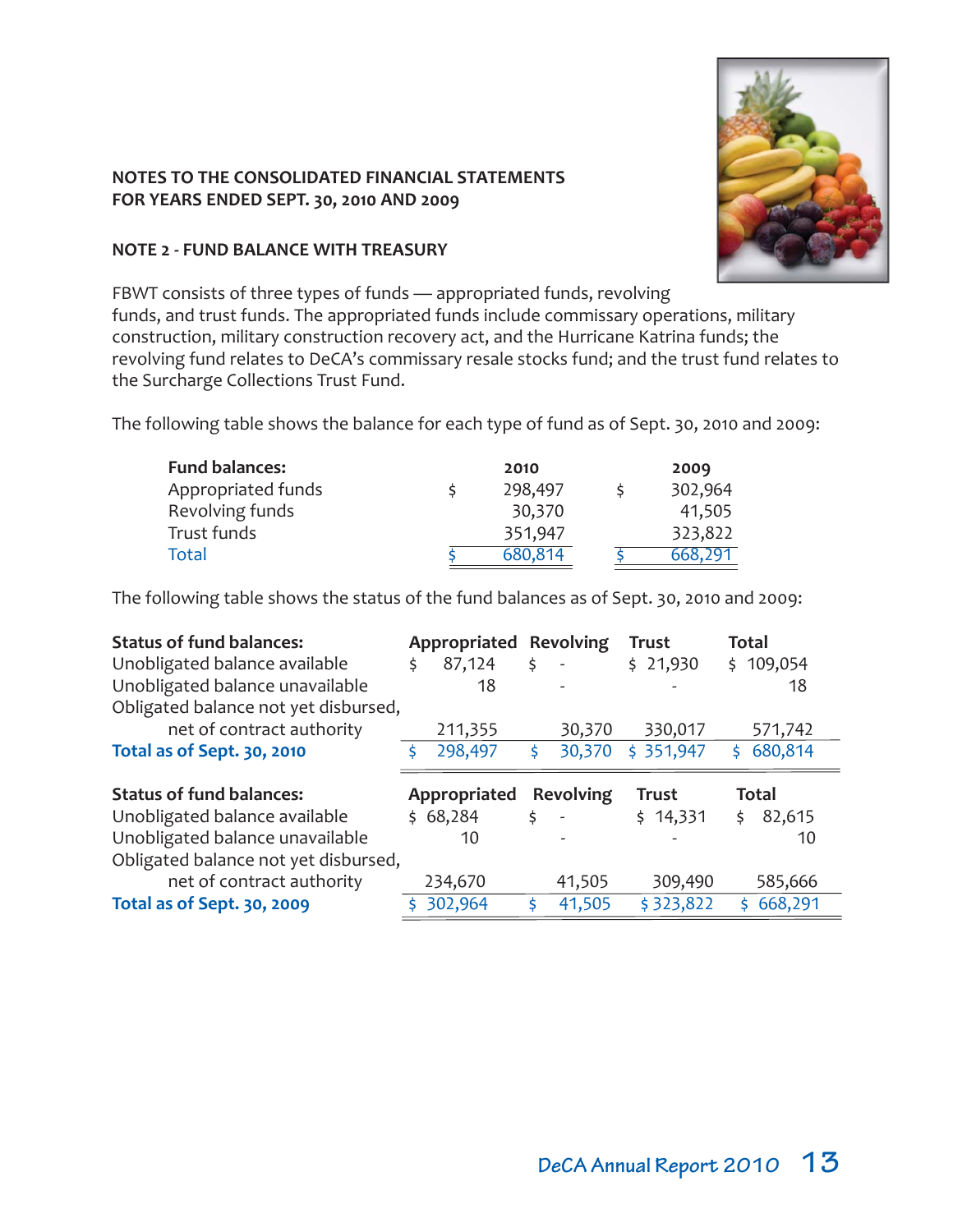#### **NOTE 3 - GENERAL PROPERTY, PLANT AND EQUIPMENT**

General property, plant and equipment (PP&E) at Sept. 30, 2010 and 2009, is summarized as follows:

|                                         | <b>Acquisition</b><br>Value                     |                                | Accumulated<br><b>Depreciation</b> |                                       | <b>Net</b>         |
|-----------------------------------------|-------------------------------------------------|--------------------------------|------------------------------------|---------------------------------------|--------------------|
|                                         |                                                 |                                |                                    |                                       | 659,191            |
|                                         |                                                 |                                |                                    |                                       | 12,777             |
|                                         |                                                 |                                |                                    |                                       | 89,309             |
|                                         | 4,396                                           |                                | (4,396)                            |                                       |                    |
|                                         | 51,779                                          |                                |                                    |                                       | 51,779             |
| $\dot{\mathsf{S}}$                      | 2,282,594                                       | \$                             | (1,469,538)                        | \$                                    | 813,056            |
|                                         | <b>Acquisition</b>                              |                                | Accumulated                        |                                       |                    |
|                                         | <b>Value</b>                                    |                                | Depreciation                       |                                       | <b>Net</b>         |
| Buildings, structures and facilities \$ | 1,968,443                                       | \$                             | (1,332,038)                        |                                       | 636,405            |
|                                         | 33,199                                          |                                | (17, 211)                          |                                       | 15,988             |
|                                         | 151,636                                         |                                | (66, 233)                          |                                       | 85,403             |
|                                         | 4,396                                           |                                | (4,396)                            |                                       |                    |
|                                         | 61,122                                          |                                |                                    |                                       | 61,122             |
| \$                                      | 2,218,796                                       | \$                             | (1, 419, 878)                      | \$                                    | 798,918            |
|                                         | Buildings, structures and facilities<br>$\zeta$ | 2,046,484<br>33,397<br>146,518 | \$                                 | (1,387,293)<br>(20, 620)<br>(57, 229) | $\zeta$<br>$\zeta$ |

**Alicia Bryant, store associate, and Rhonda Wilker-Liggins, lead store associate, Fort Bliss Commissary, Texas**

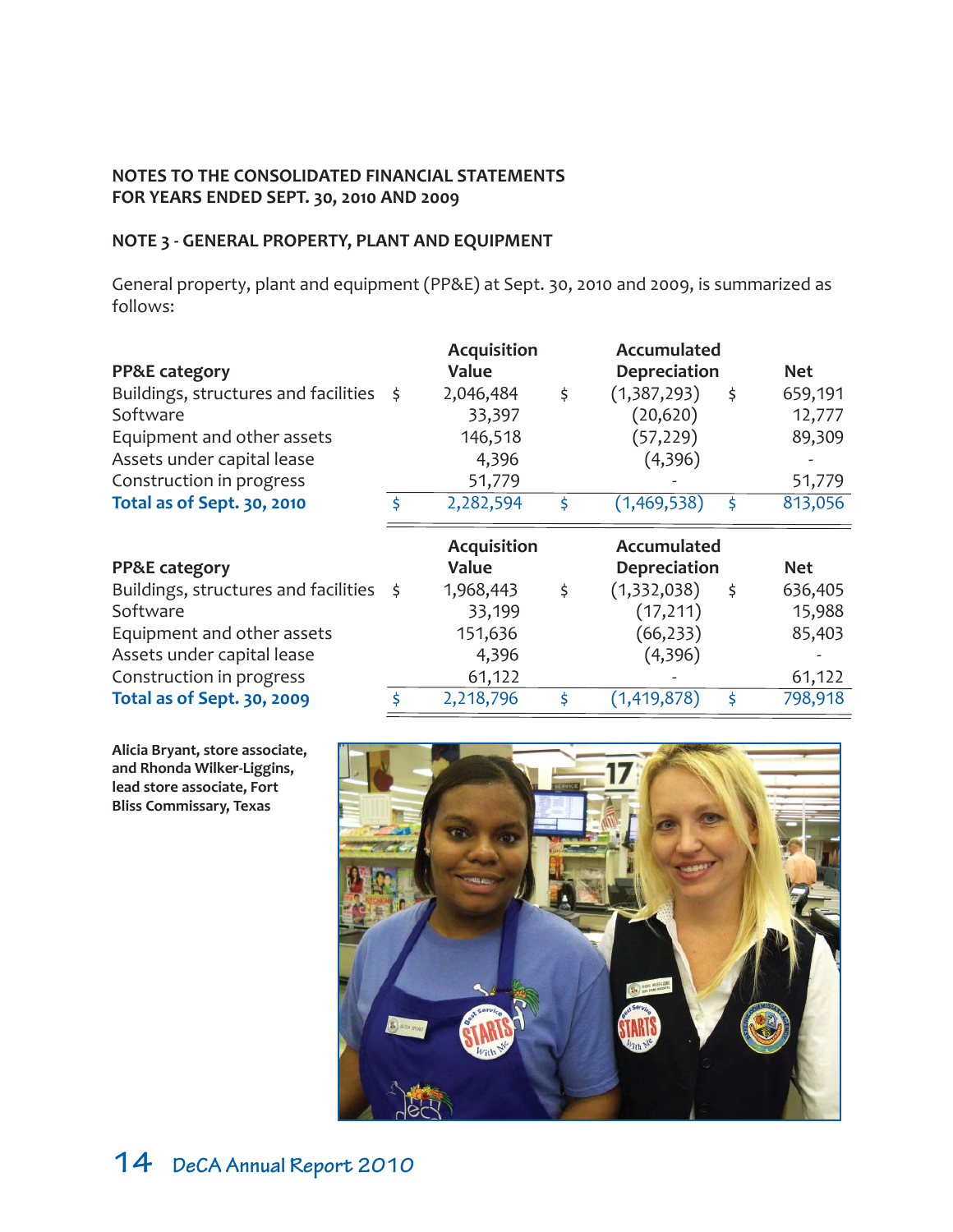

#### **NOTE 4: LIABILITIES**

The following table summarizes total liabilities covered and not covered by budgetary resources as of Sept. 30, 2010 and 2009:

|                                           | Covered by<br><b>Budgetary</b> | <b>Not Covered</b><br>by Budgetary |               |
|-------------------------------------------|--------------------------------|------------------------------------|---------------|
| Intragovernmental:                        | <b>Resources</b>               | <b>Resources</b>                   | <b>Total</b>  |
| Accounts payable                          | 40,827<br>\$                   | \$                                 | \$<br>40,827  |
| Other liabilities                         | 4,358                          | 37,688                             | 42,046        |
| Subtotal                                  | 45,185                         | 37,688                             | 82,873        |
| With the public:                          |                                |                                    |               |
| Accounts payable                          | 447,317                        |                                    | 447,317       |
| <b>Federal Employees Compensation Act</b> |                                |                                    |               |
| actuarial liability                       |                                | 167,221                            | 167,221       |
| <b>Environmental liabilities</b>          |                                | 31,018                             | 31,018        |
| Other liabilities                         | 36,273                         | 64,484                             | 100,757       |
| Subtotal                                  | 483,590                        | 262,723                            | 746,313       |
| Total as of Sept. 30, 2010                | \$<br>528,775                  | \$<br>300,411                      | \$<br>829,186 |
|                                           |                                |                                    |               |
|                                           | Covered by                     | <b>Not Covered</b>                 |               |
|                                           | <b>Budgetary</b>               | by Budgetary                       |               |
| Intragovernmental:                        | <b>Resources</b>               | <b>Resources</b>                   | <b>Total</b>  |
| Accounts payable                          | 63,346<br>\$                   | \$                                 | \$<br>63,346  |
| Other liabilities                         | 3,881                          | 38,177                             | 42,058        |
| <b>Subtotal</b>                           | 67,227                         | 38,177                             | 105,404       |
| With the public:                          |                                |                                    |               |
| Accounts payable                          | 472,945                        |                                    | 472,945       |
| Federal Employees Compensation Act        |                                |                                    |               |
| actuarial liability                       |                                | 167,351                            | 167,351       |
| Environmental liabilities                 |                                | 31,075                             | 31,075        |
| Other liabilities                         | 30,790                         | 64,621                             | 95,411        |
| <b>Subtotal</b>                           | 503,735                        | 263,047                            | 766,782       |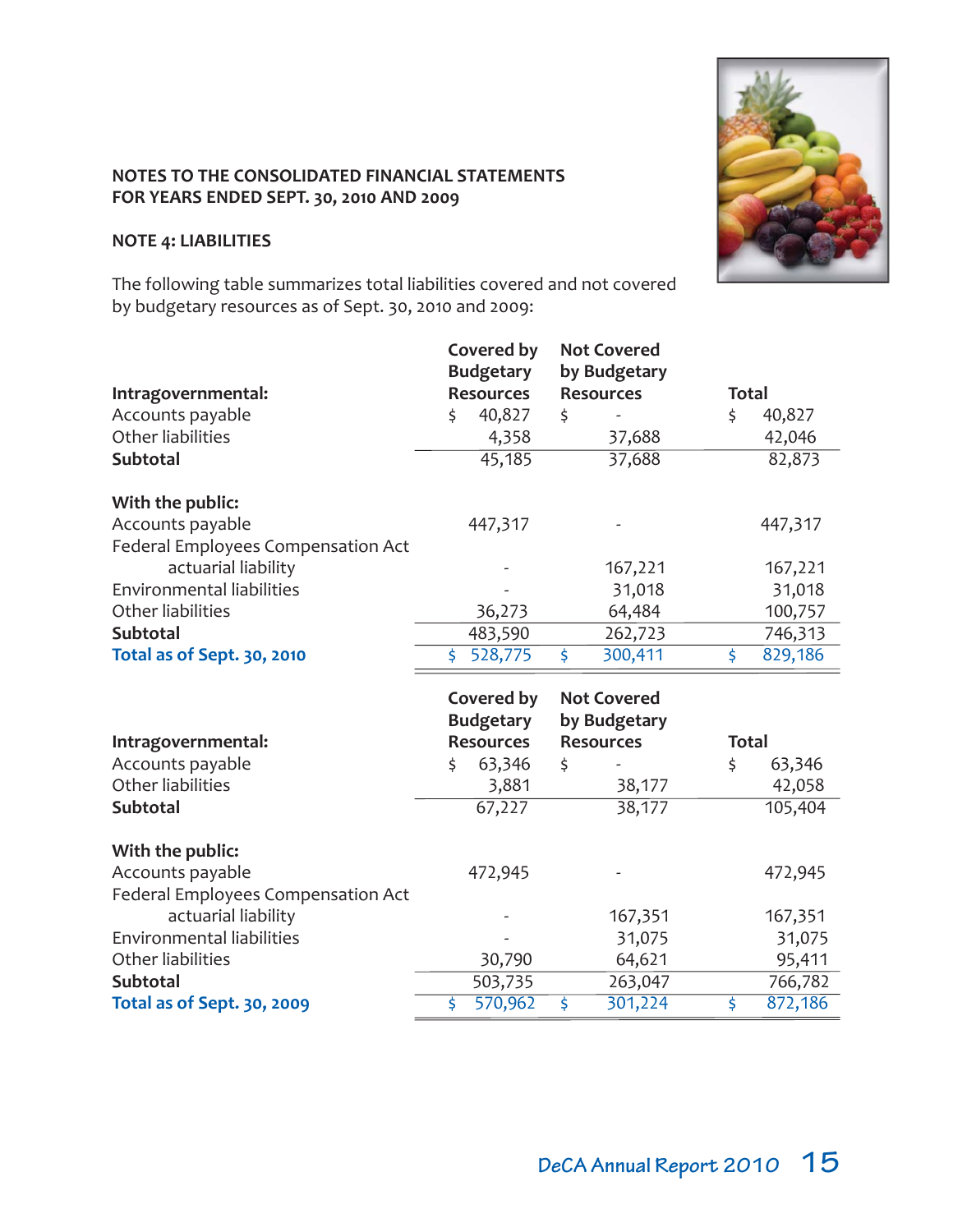(NOTE 4 - LIABILITIES, continued)

The following table summarizes current and noncurrent other liabilities as of Sept. 30, 2010 and 2009.

| <b>Other liabilities</b>                            | Current<br><b>Liabilities</b> | Noncurrent<br><b>Liabilities</b> | <b>Total</b> |
|-----------------------------------------------------|-------------------------------|----------------------------------|--------------|
| Intragovernmental:                                  |                               |                                  |              |
| Workers' compensation<br>Employer contributions and | 16,692<br>\$                  | \$20,996                         | 37,688<br>\$ |
| payroll taxes payable                               | 4,358                         |                                  | 4,358        |
| <b>Subtotal</b>                                     | 21,050                        | 20,996                           | 42,046       |
| With the public:                                    |                               |                                  |              |
| Accrued funded payroll and benefits                 | 36,273                        |                                  | 36,273       |
| Foreign national separation pay                     | 16,532                        |                                  | 16,532       |
| <b>Accrued leave</b>                                | 47,952                        |                                  | 47,952       |
| Subtotal                                            | 100,757                       |                                  | 100,757      |
| Total as of Sept. 30, 2010                          | \$121,807                     | \$20,996                         | \$142,803    |
|                                                     |                               |                                  |              |
|                                                     | Current                       | <b>Noncurrent</b>                |              |
| <b>Other liabilities</b>                            | <b>Liabilities</b>            | <b>Liabilities</b>               | <b>Total</b> |
| Intragovernmental:                                  |                               |                                  |              |
| Workers' compensation                               | 16,353<br>\$                  | \$21,824                         | 38,177<br>\$ |
| Employer contributions and                          |                               |                                  |              |
| payroll taxes payable                               | 3,881                         |                                  | 3,881        |
| <b>Subtotal</b>                                     | 20,234                        | 21,824                           | 42,058       |
| With the public:                                    |                               |                                  |              |
| Accrued funded payroll and benefits                 | 30,789                        |                                  | 30,789       |
| Foreign national separation pay                     | 17,608                        |                                  | 17,608       |
| <b>Accrued leave</b>                                | 47,014                        |                                  | 47,014       |
| <b>Subtotal</b>                                     | 95,411                        |                                  | 95,411       |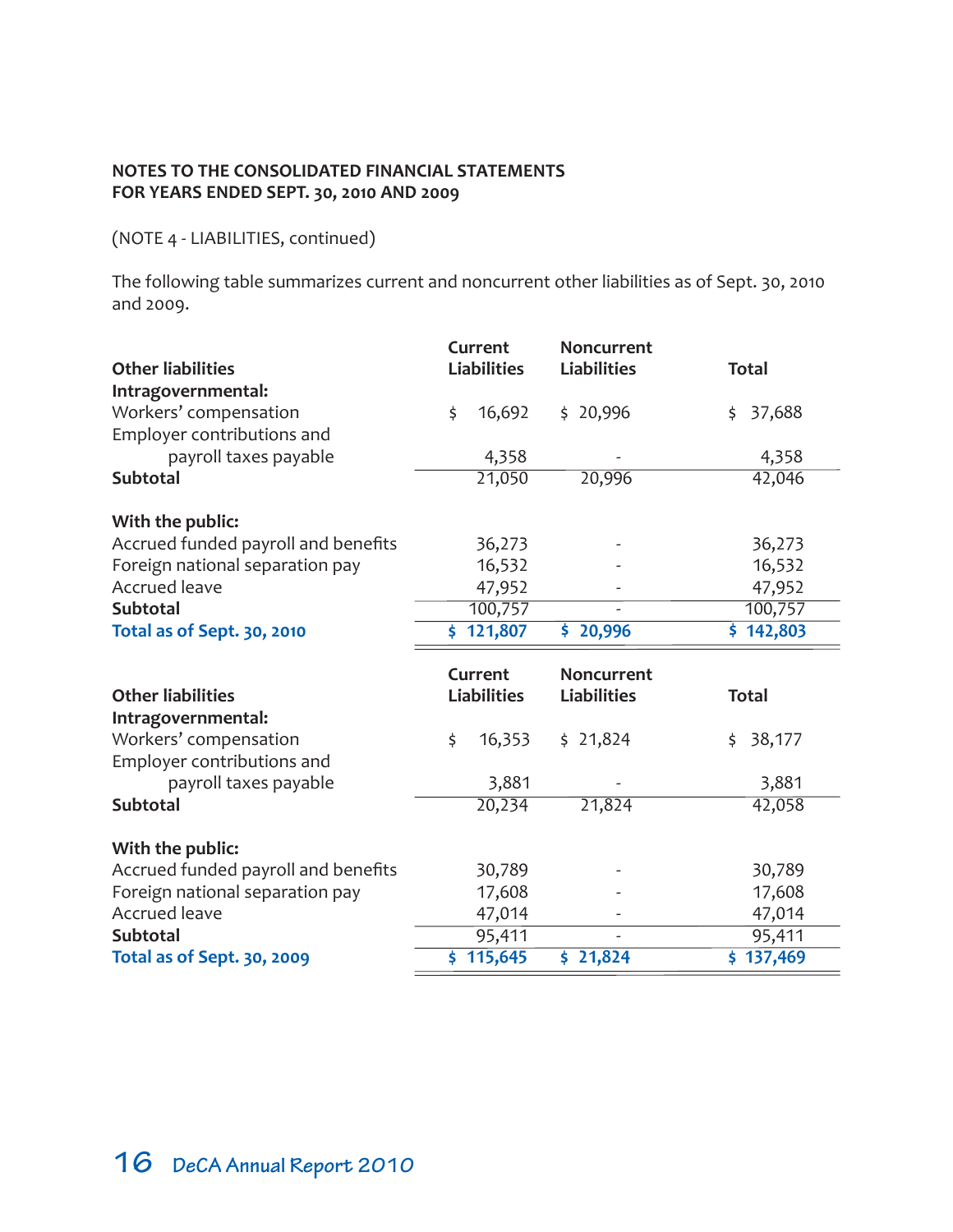

#### **NOTE 5 - NET POSITION**

The following table summarizes the net position by fund type as of Sept. 30, 2010 and 2009:

|                                                    | General      |              | <b>Working</b><br>Capital |                  |
|----------------------------------------------------|--------------|--------------|---------------------------|------------------|
| Net position:                                      | <b>Funds</b> |              | <b>Funds</b>              | Total            |
| Unexpended appropriations                          | 12,313<br>Ś. | \$           | 122,724                   | 135,037<br>\$    |
| Cumulative results of operations - earmarked funds | 1,077,440    |              |                           | 1,077,440        |
| Cumulative results of operations - other funds     |              |              | (34, 669)                 | (34, 669)        |
| Total cumulative results of operations             | 1,077,440    |              | (34, 669)                 | (34, 669)        |
| Total as of Sept. 30, 2010                         | \$1,089,753  | \$           | 88,055                    | 1,177,808<br>\$. |
|                                                    |              |              |                           |                  |
|                                                    | General      |              | <b>Working</b><br>Capital |                  |
| Net position:                                      | <b>Funds</b> | <b>Funds</b> |                           | Total            |
| Unexpended appropriations                          | Ś.<br>12,293 | \$           | 99,404                    | 111,697<br>\$    |
| Cumulative results of operations - earmarked funds | 1,057,105    |              |                           | 1,057,105        |
| Cumulative results of operations - other funds     |              |              | (52,056)                  | (52,056)         |
| Total cumulative results of operations             | 1,057,105    |              | (52,056)                  | 1,005,049        |

#### **NOTE 9 - CONTINGENCIES**

The Defense Commissary Agency is a party in various administrative proceedings and legal actions related to claims for environmental damage, equal opportunity matters and contractual bid protests. DeCA has not accrued or disclosed any amounts for contingent liabilities, as potential losses have not been determined to be probable or reasonably possible. In addition, unasserted claims for Sunday Premium pay pursuant to the decision in the Fathauer vs. United States, which established Sunday Premium pay for part-time employees, exist as of Sept. 30, 2010. DeCA is responsible for Sunday Premium back-pay, up to the past six years, for part-time employees once claims are made. During fiscal 2010, DeCA paid approximately \$5 million in back-pay amounts for the period May 2009 through May 2010. To date, DeCA has not accrued or disclosed any amounts related to unasserted claims, as the amounts are not measurable.